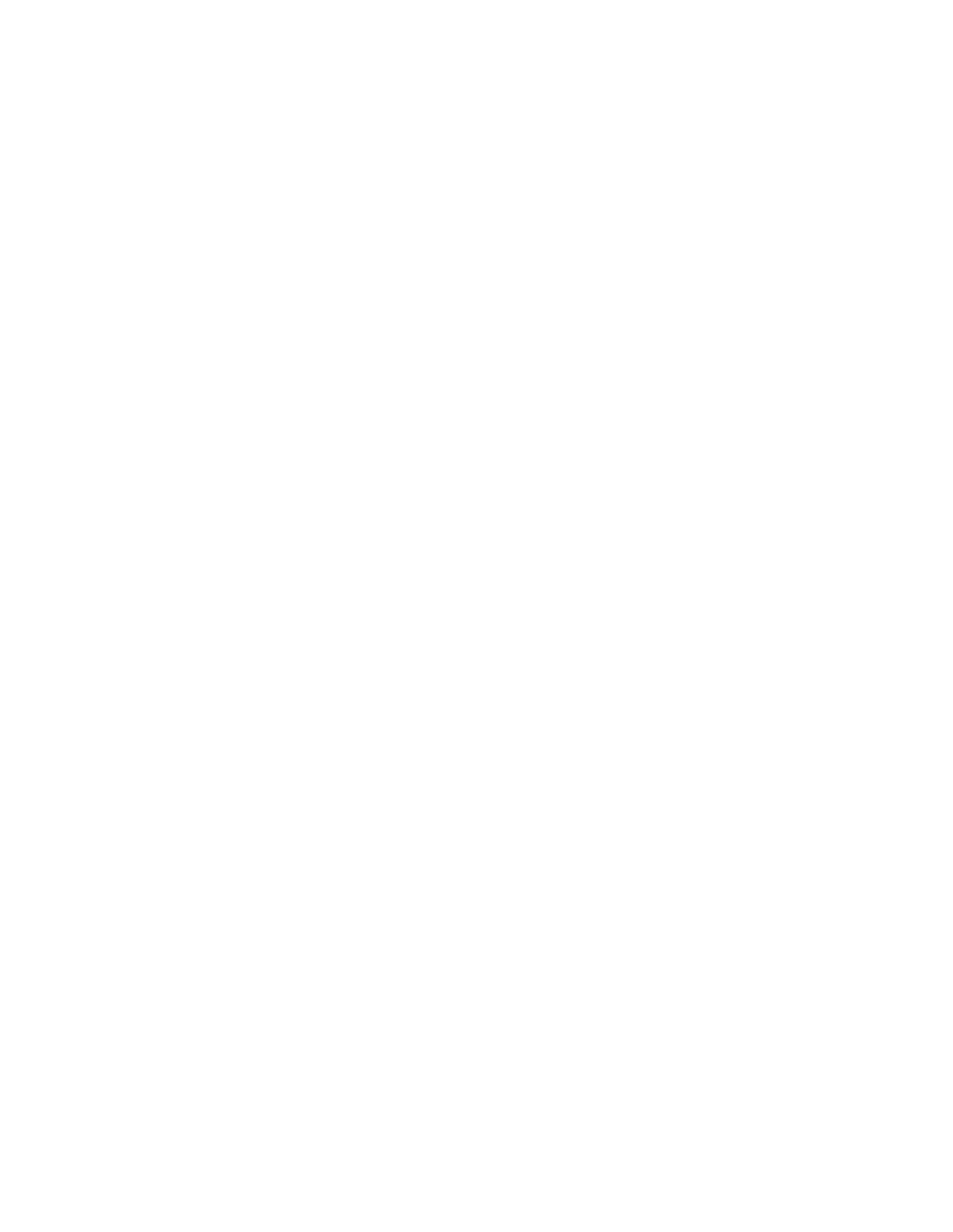## **CONTENTS**

| <b>INTRODUCTION</b>                                                                       | $\overline{2}$ |
|-------------------------------------------------------------------------------------------|----------------|
| <b>THE TEENSCREEN PROCESS</b>                                                             | $\overline{2}$ |
| THE PROBLEM: THE FAILING OF TEENSCREEN                                                    | 3              |
| THE RESULT: MORE KIDS ON PSYCHIATRIC DRUGS                                                | 4              |
| <b>WHO REALLY BENEFITS FROM TEENSCREEN?</b><br><b>THE PHARMACEUTICAL CONNECTION</b>       | 7              |
| TEENSCREEN AND THE NEW FREEDOM COMMISSION:<br><b>TOWARDS A BRAVE NEW, MEDICATED WORLD</b> | 8              |
| <b>CONCLUSIONS</b>                                                                        | 10             |
| <b>RECOMMENDATIONS</b>                                                                    | 12             |
| <b>CITIZENS COMMISSION ON HUMAN RIGHTS</b>                                                | 13             |
| <b>REFERENCES</b>                                                                         | 14             |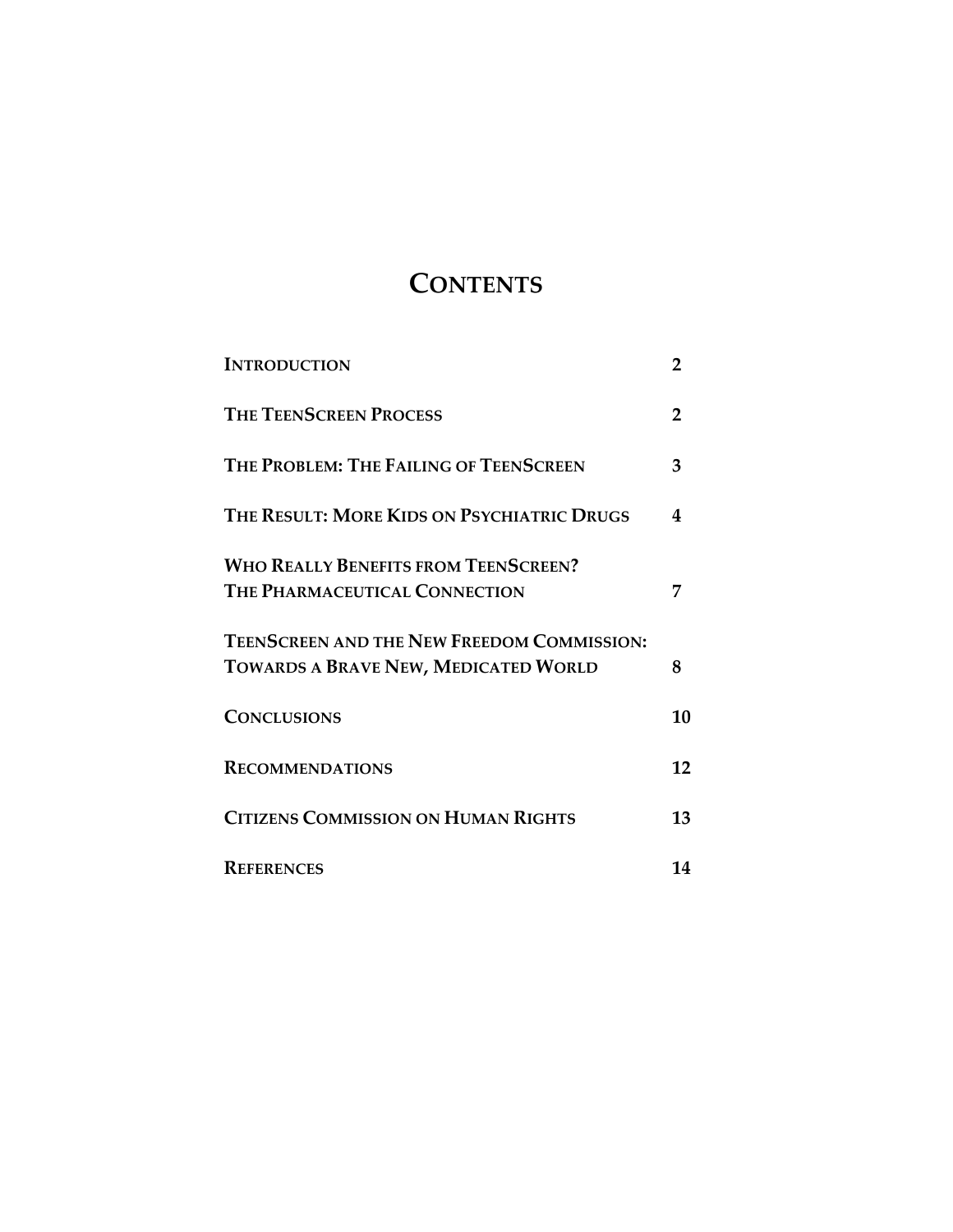## **Introduction: Capitalizing on Teen Suicide**

Few tragedies could compare with the loss of a child to suicide. Inexplicable and devastating, parents grope for answers in the aftermath of such an event. Programs that offer the possibility of prevention are, therefore, the utmost priority.

However, into this emotionally charged landscape steps TeenScreen™, a highly touted "suicide prevention" program developed at Columbia University. TeenScreen's directors make no secret of their aim to screen every one of the 52 million schoolchildren in the United States for depression and other suicide-related disorders making "mental health check-ups" as common, and acceptable, for kids as getting their teeth or vision checked.

Based on the statistics, they are well on their way to achieving that. More than 150,000 children were screened in 42 states and the District, and the 2007 federal budget calls for \$27 million to be spent on suicide prevention programs like TeenScreen.

But despite TeenScreen's veneer of laudable sounding goals, the program carries a number of very troubling potential liabilities.

#### **The TeenScreen Process**

- TeenScreen ordinarily does its testing in high schools and junior highs. Program staff are instructed to offer incentives, like movie coupons and pizza vouchers, to encourage kids to bring back completed consent forms from parents who are supposed to provide consent.
- The test comprises a 14-item, self-administered questionnaire that usually takes about 10 minutes to finish and purportedly identifies signs of anxiety, depression and other suicidal "markers." Questions include: "Have you often felt very nervous when you've had to do things in front of people?" Or, "In the last year, has there been a time when you felt you couldn't do anything well or that you weren't as good‐looking or as smart as other people?"1
- Harvard Medical School psychiatrist Joseph Glenmullen says the questionnaires used to diagnose depression "may look scientific," but "when one examines the questions asked and the scales used, they are utterly subjective measures…."2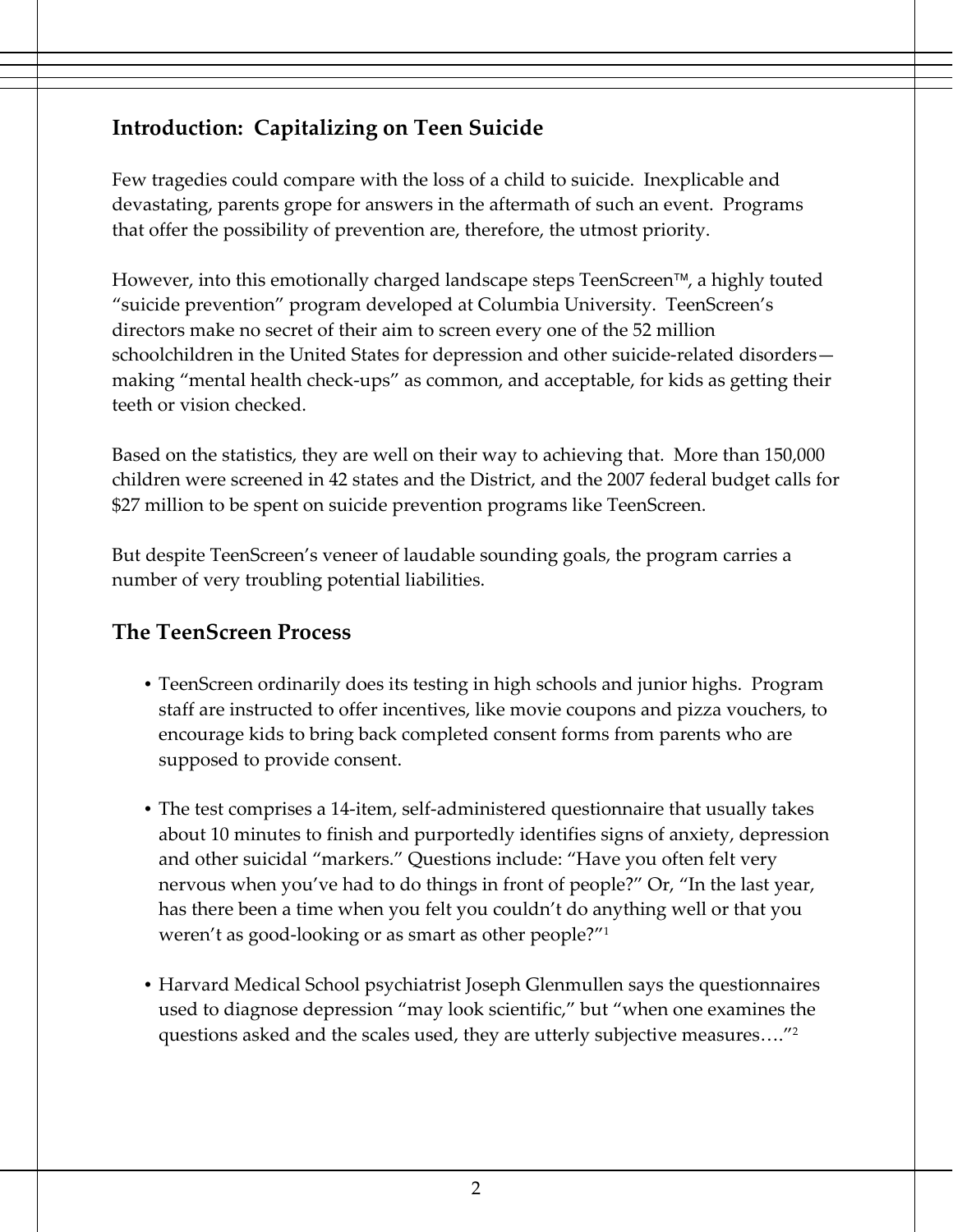- Dr. Julian Whitaker, a respected U.S. physician and founder of the Whitaker Wellness Center in California, took a depression screening test available on an antidepressant manufacturer's website and exposed how unscientific it is: "You respond to 20 phrases with one of the following: not often, sometimes, often, or all the time. Phrases include, 'I feel downhearted, blue, and sad.' 'I have trouble sleeping through the night.' 'I eat as much as I used to,' 'I have trouble with constipation.' 'My mind is as clear as it used to be.' 'I am more irritable than usual.' 'I find it easy to make decisions.' (As you see, some of these questions are confusing, if not irrational.) I selected 'sometimes' for every phrase, as a normal, healthy person would. My score was 50, and I was advised to show this test to my doctor and 'ask him or her to evaluate you for depression.'"3
- Youths that the test identifies as being at-risk for suicide—"positive screens"— are routed to an interview with an on‐site mental health professional. If the mental health professional decides that a more complete evaluation is needed, the parents are notified and offered assistance with obtaining treatment.<sup>4</sup>

#### **The Problem: The Failings of TeenScreen**

- The United States Preventive Services Task Force, a blue ribbon panel convened to study the effectiveness of programs like TeenScreen, reported in May, 2004:
	- There is no evidence that screening for suicide risk reduces suicide attempts or mortality,
	- There is limited evidence on the accuracy of screening tools to identify suicide risk,
	- There is insufficient evidence that treatment of those at high risk reduces suicide attempts or mortality.<sup>5</sup>
- Task Force chairman Ned Calonge said that there is weak evidence that screening can distinguish people who will commit suicide from those who will not and that screening inevitably leads to treating some people who do not need it. "Whether we like to admit it or not, there are no interventions that have no harms," he stated.<sup>6</sup>
- Jane Pearson, Ph.D., Chairperson of the National Institute of Mental Health (NIMH) Suicide Research Consortium, noted in a 2002 paper, "[W]hen researchers have tried to predict suicide using as many known risk factors as possible, they are still unable to predict who will and who will not commit this act."7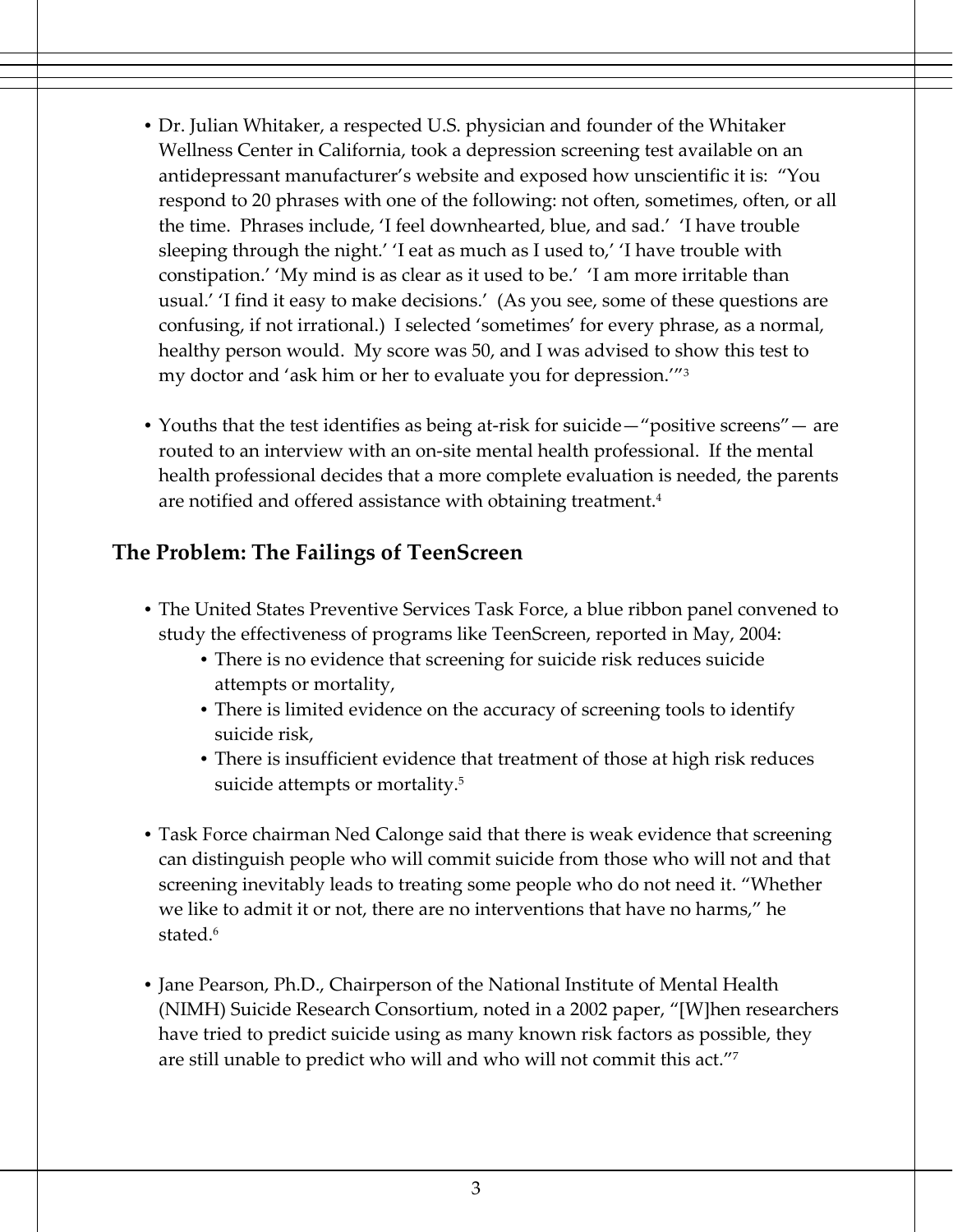- The same paper says that a danger to the screening is that "a prevention program for high school aged youth found that participants were more likely to consider suicide a solution to a problem after the program than prior to the program." <sup>8</sup>
- Even more troubling, according to the study, "The Columbia Suicide Screen: Validity and Reliability of a Screen for Youth Suicide and Depression," authored by TeenScreen creator, Dr. David Shaffer, the test can falsely identify kids as being suicide risks *at least 84% of the time***.** That means that 84 out of every 100 kids labeled by the test as potentially suicidal—and therefore referred to a mental health professional—are not actually at risk.<sup>9</sup>
- Kelly Patricia O'Meara, former Congressional staff and author of *Psyched Out: How Psychiatry Sells Mental Illness and Pushes Pills That Kill*, commented: "Since when does an 84% failure rate equate to a reliable scientific test?" <sup>10</sup>
- The questions used in the screening process are vague, subjective and arbitrary. Further, if a student refuses to answer a question, this guarantees a "positive screen<sup>"11</sup>
- This astounding level of inaccuracy apparently doesn't trouble Dr. Shaffer, who concluded with the other authors of the study referenced above that "many of these so-called false-positive cases...are likely to benefit from treatment."<sup>12</sup>

### **The Result: More Kids On Psychiatric Drugs**

- Once identified as a suicide risk by TeenScreen—"false positive" or not—kids are referred to a "mental health professional" for evaluation.13 No alternative is offered, despite repeated studies showing that the "mental disorders" TeenScreen purports to identify can be caused by a host of other factors: physical illness, poor diet, hormonal changes, study difficulties and other educational problems, allergic reactions and the *normal* trials and tribulations of being a teenager.<sup>14</sup>
- Dr. James Howenstine, researcher and internal medicine specialist said, "This whole field of psychiatric diagnosis needs to be reconsidered in view of the strong evidence that…parasitic infections,…candida, borna disease virus [infectious neurological syndrome that causes abnormal behavior and fatality], streptococcus [bacteria that causes disease and infection], and other infectious agents are capable of producing...symptoms that will generate a psychiatric diagnosis." Further, "There is a real possibility that many, perhaps most patients, have an infectious illness that is correctable, not a permanent psychiatric impairment."15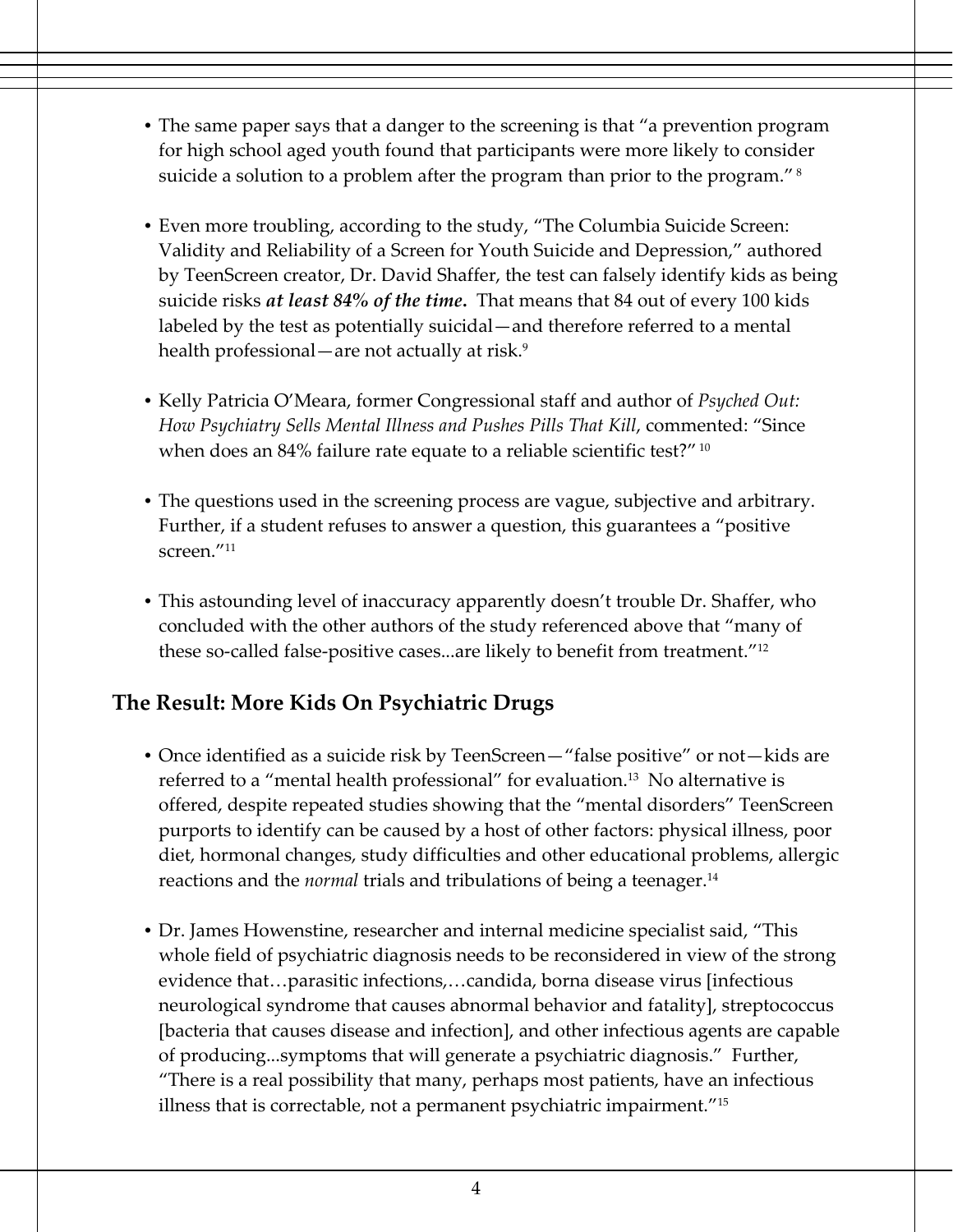- Such thorough physical evaluation is unlikely, however, with a program that refers youths solely to mental health professionals. And, as TeenScreen Executive Director Laurie Flynn has stated, the ultimate aim of the program is not just identification, it's linking youths with treatment.<sup>16</sup> A 2002 survey published in the *Journal of the American Academy of Child Adolescent Psychiatry* found that child psychiatrists treat 9 out of 10 children by drugging them. <sup>17</sup>
- TeenScreen often leads to more youths being prescribed antidepressants. According to former Pennsylvania government investigator, Allen Jones, "TeenScreen is a nefarious [wicked] effort to recruit our children into the quagmire of biological psychiatry."
- Jim Gottstein, an attorney who represents clients harmed by psychiatry, says TeenScreen "ends up being nothing more than a Drugging Dragnet." "The high rate at which we are drugging America's children with psychotropics," he says, "is a national disgrace."18
- Psychotropic drug prescription for teenagers skyrocketed 250% between 1994 and 2001.19
- A study published in *Psychiatric Services,* entitled, "Trends in the Use of Psychotropic Medications Among Adolescents, 1994‐2001," found that the average annual rates for prescription of psychotropic drugs for adolescents increased, "…with especially rapid acceleration after 1999"—the same year the TeenScreen program was initiated.20
- According to FDA estimates, 15 million antidepressant prescriptions were written in 2003 for under 18 year olds.<sup>21</sup> Between 1995 and 1999, the use of antidepressants increased **151%** for 7 to 12 year olds and **580%** for children under six.22 Between 1998 and 2002, there was another 49% increase in children taking antidepressants.<sup>23</sup> Sales of the drugs topped more than \$13 billion in 2004.<sup>24</sup>
- Between 2000 and 2003, spending on psychoactive drugs for children exceeded expenditures for *any other* pediatric medication category, including antibiotics and asthma medicines.25
- According to a July 27, 2005 article in *The Wall Street Journal*, antidepressants and antipsychotics are the third and fourth biggest classes of drugs in the United States after cholesterol and heartburn medicines, generating \$20.7 billion in 2004, with much of the cost "borne by government health-care plans."<sup>26</sup>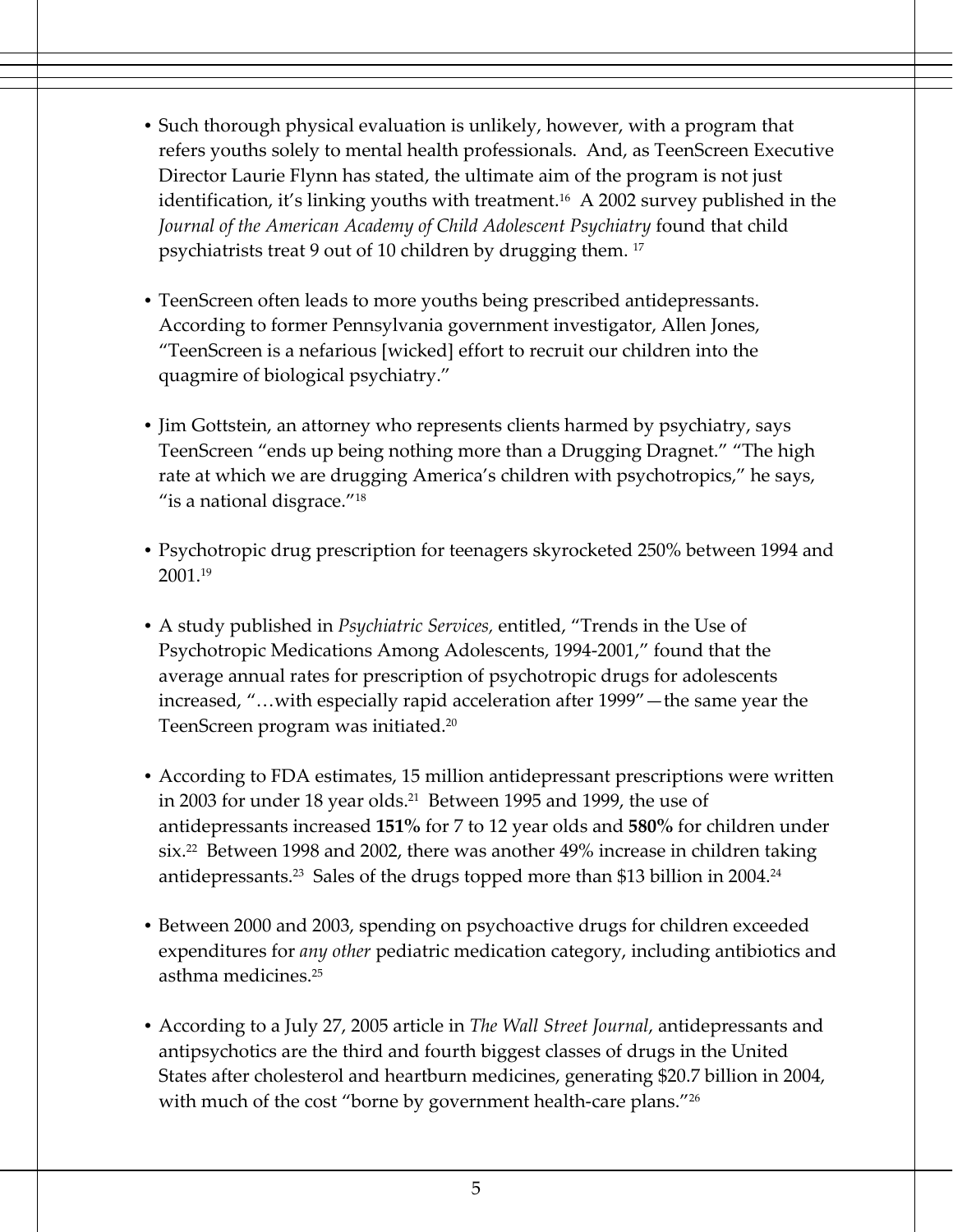- A study published in the July 21, 2004, *Journal of the American Medical Association* reported there was a significantly higher risk of suicide and suicidal thoughts during the first 9 days of treatment with SSRI (Selective Serotonin Reuptake Inhibitor) antidepressants, such as Paxil. According to the study, children starting treatment with these drugs are four times more likely exhibit suicidal behavior. The report also noted that children as young as 5 had committed suicide while taking these drugs.<sup>27</sup>
- In September 2004, an FDA Advisory Committee concluded that not only do most antidepressant medications increase suicide risk in children they also fail to cure depression.28 Soon afterwards, acknowledging that a "causal role for anti‐ depressants in inducing suicidality had been established," and that children on such drugs were *twice* as likely to become suicidal as those given a placebo, the FDA ordered drug manufacturers to place a Black‐Box warning on *all* antidepressant labels.29 The Black‐Box warning is the most serious measure that the FDA can take regarding a prescription medication, short of banning its use. Since the Black‐Box warning label requirement, there have been 24 FDA and other international drug regulatory agency warnings about psychiatric drugs.
- In 2004, N.Y. State Attorney General Eliot Spitzer sued Paxil manufacturer GlaxoSmithKline for committing fraud by hiding studies that "not only failed to show any benefit for the drug in children but demonstrated that children taking Paxil were more likely to become suicidal than those taking a placebo."<sup>30</sup> The company settled the case in September 2004 for \$2.5 million.<sup>31</sup>
- In fact, rather than reducing suicide, Dr. David Healy and Graham Aldred from the North Wales Department of Psychological Medicine, Cardiff University, reviewed published SSRI antidepressant clinical trials and determined that they *increase* the risk of suicide.<sup>32</sup>
- There has also been a dramatic rise in the number of youngsters prescribed powerful, "atypical (new) antipsychotic" drugs, such as Risperdal (Janssen) and Zyprexa (Eli Lilly), that have not been FDA approved for use by children. Children are now the fastest growing market segment for these powerful new drugs, despite documented side effects that include mania, permanent neurological damage and suicidal ideation.<sup>33</sup>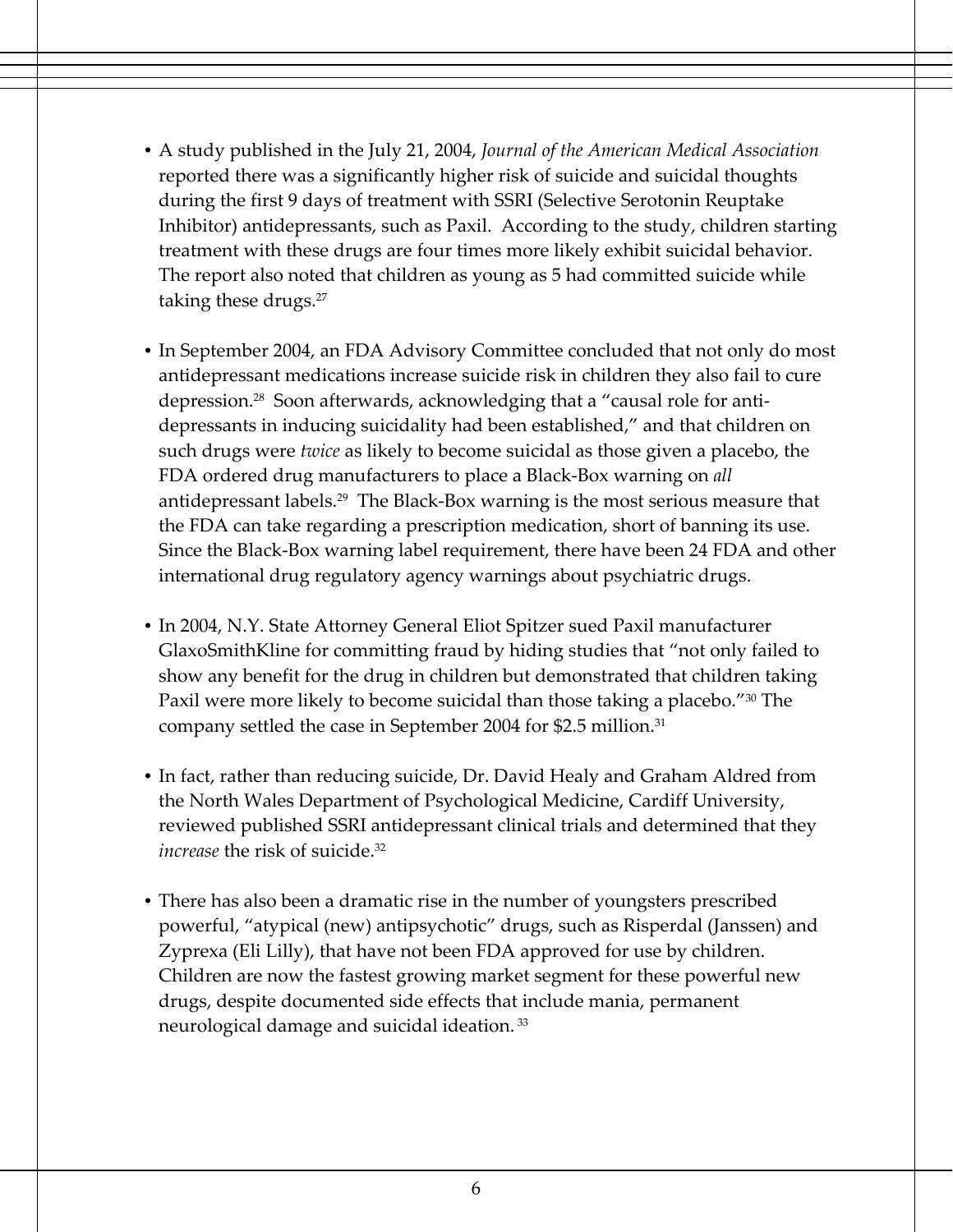#### **Who Really Benefits From Teen Screen? The Pharmaceutical Connection**

- TeenScreen's executives insist they don't recommend any specific mental health treatments for children and adolescents. But their outspoken advocacy of drugbased approaches is well documented.
- Psychiatrist David Shaffer, who developed the TeenScreen test, is a paid consultant for GlaxoSmithKline on the matter of Paxil and adolescent suicide and an expert trial witness for Hoffman la Roche and Wyeth Pharmaceuticals.<sup>34</sup>
- In 2003, at the request of Pfizer, Shaffer wrote a public letter to the British Medicines and Healthcare Products Regulatory Agency, urging them not to ban use of SSRI antidepressant drugs (like Pfizer's Zoloft) for adolescents. According to Shaffer, there was insufficient evidence to restrict use of the drugs. $35$  Yet, as stated earlier, the FDA ordered black box warnings to inform people that the drugs cause suicide and UK authorities found sufficient evidence to support a prohibition of SSRI usage in under 18 year olds.
- In January 2004, Shaffer co‐authored a report published in the *Journal of the American College of Neuropsychopharmacology* (ACNP) that asserted "SSRI antidepressants do not increase the risk of suicidal thinking or suicide attempts in youth."36 Published as the FDA was opening hearings on the issue, the report was hailed by drug manufacturers as proof that severe warnings against pediatric use of SSRI drugs were unnecessary. All of the report's authors, except one, had extensive links to the pharmaceutical industry.<sup>37</sup> The FDA later chose to issue "Black Box" warnings against antidepressant use for children, despite Dr. Shaffer's report.
- TeenScreen Executive Director Laurie Flynn is the former CEO of the National Alliance for the Mentally Ill (NAMI), a non‐profit group that bills itself as "a grassroots organization of individuals with brain disorders and their family members." Under Flynn, however, NAMI became a virtual marketing arm of the pharmaceutical industry, stating in its *Guidelines for the Relationship between NAMI and the Campaign's Founding Sponsors:* "Providers, health plans, and pharmaceutical companies want to grow their markets and to increase their share of the market...NAMI will cooperate with these entities to grow the market by making persons aware of the issues involving severe brain disorders...and by helping persons to adhere to their treatment plans."<sup>38</sup>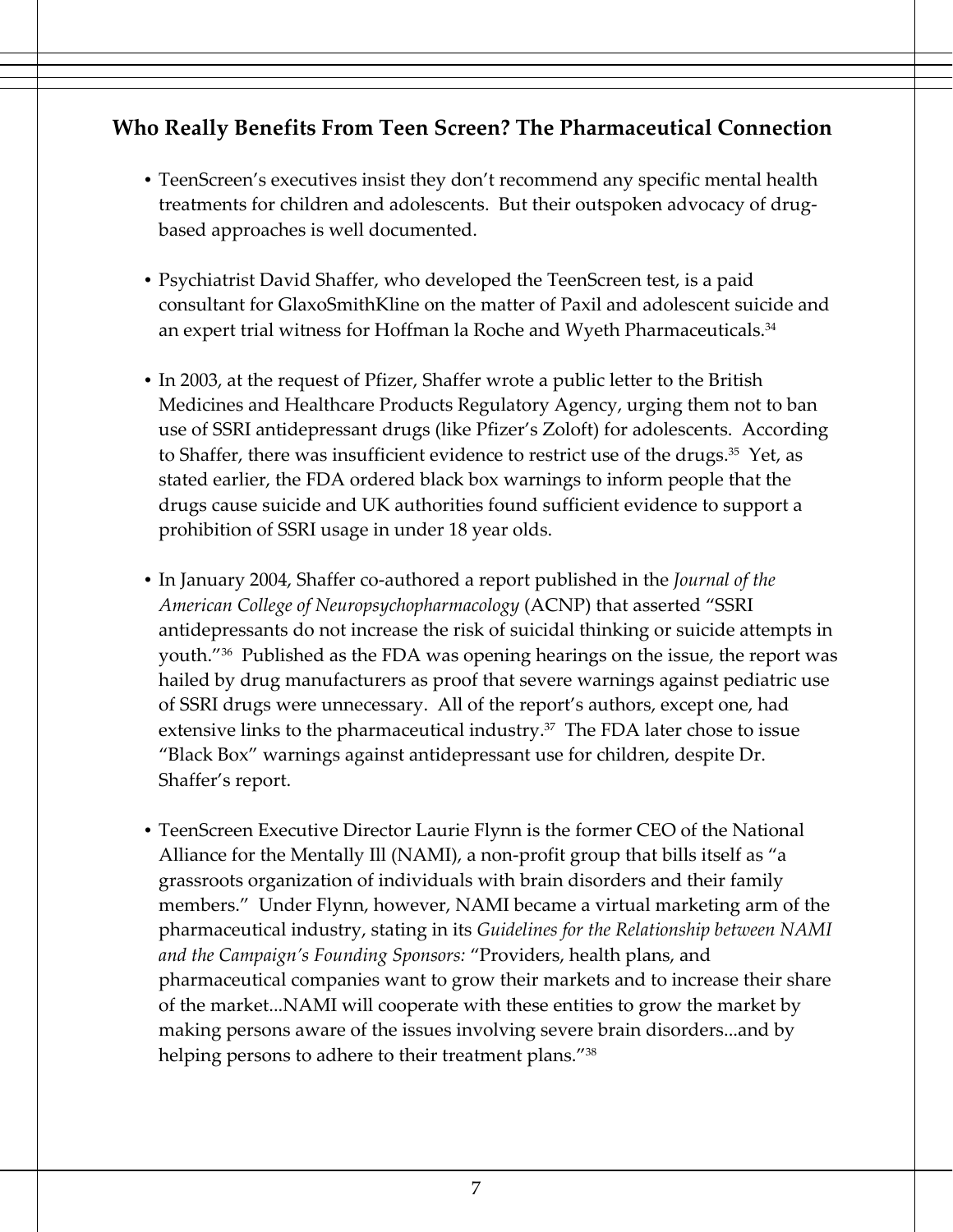- NAMI has consistently advocated drug-based treatment (to the exclusion of other approaches) and received close to \$12 million in pharmaceutical funding between 1996 and 1999 alone.<sup>39</sup> One drug company went as far as "loaning" one of its executives to work at NAMI headquarters, while still paying his salary.<sup>40</sup>
- TeenScreen's PR firm, Rabin Strategic Partners, has long standing ties to the drug industry. Among its clients are Janssen Pharmaceutica, Johnson & Johnson, and Merck, to name a few.<sup>41</sup> In 2005, Rabin also hired a former Bristol-Meyers executive and the communications director for Columbia University's Division of Child and Adolescent Psychiatry—headed by Dr. David Shaffer.<sup>42</sup>

## **TeenScreen and the New Freedom Commission: Towards a Brave, New, Medicated World**

- In April 2002, President Bush established the *New Freedom Commission on Mental Health* (NFC) to conduct a "comprehensive study of the United States mental health service delivery system." Rather than including an investigation and report of the rampant abuse in the system—clearly something the President should be apprised of, with recommendations to prevent abuse in the future—the Commission did the opposite. Among the Commission's Orwellian recommendations was the mental health screening for "consumers of all ages," including preschool children. "Schools," wrote the Commission, "must be partners in the mental health care of our children," and cited TeenScreen as a "model program" to achieve that end.<sup>43</sup>
- This comes as no surprise, given that TeenScreen's Laurie Flynn takes credit for having been the person who first got the President to go "on the record" in support of forming a commission to study the mental health system.<sup>44</sup> The Commission's report, however, failed to inform him of the facts contained in this report.
- The Commission also recommended linkage of screening with "state-of-the-art" treatments" using "specific medications for specific conditions," and commended the Texas Medication Algorithm Project (TMAP) as a "model" mental health treatment protocol for all 50 states.45
- Algorithms—or problem-solving formulas—are often used in medicine to improve and standardize decisions made in the delivery of care. They are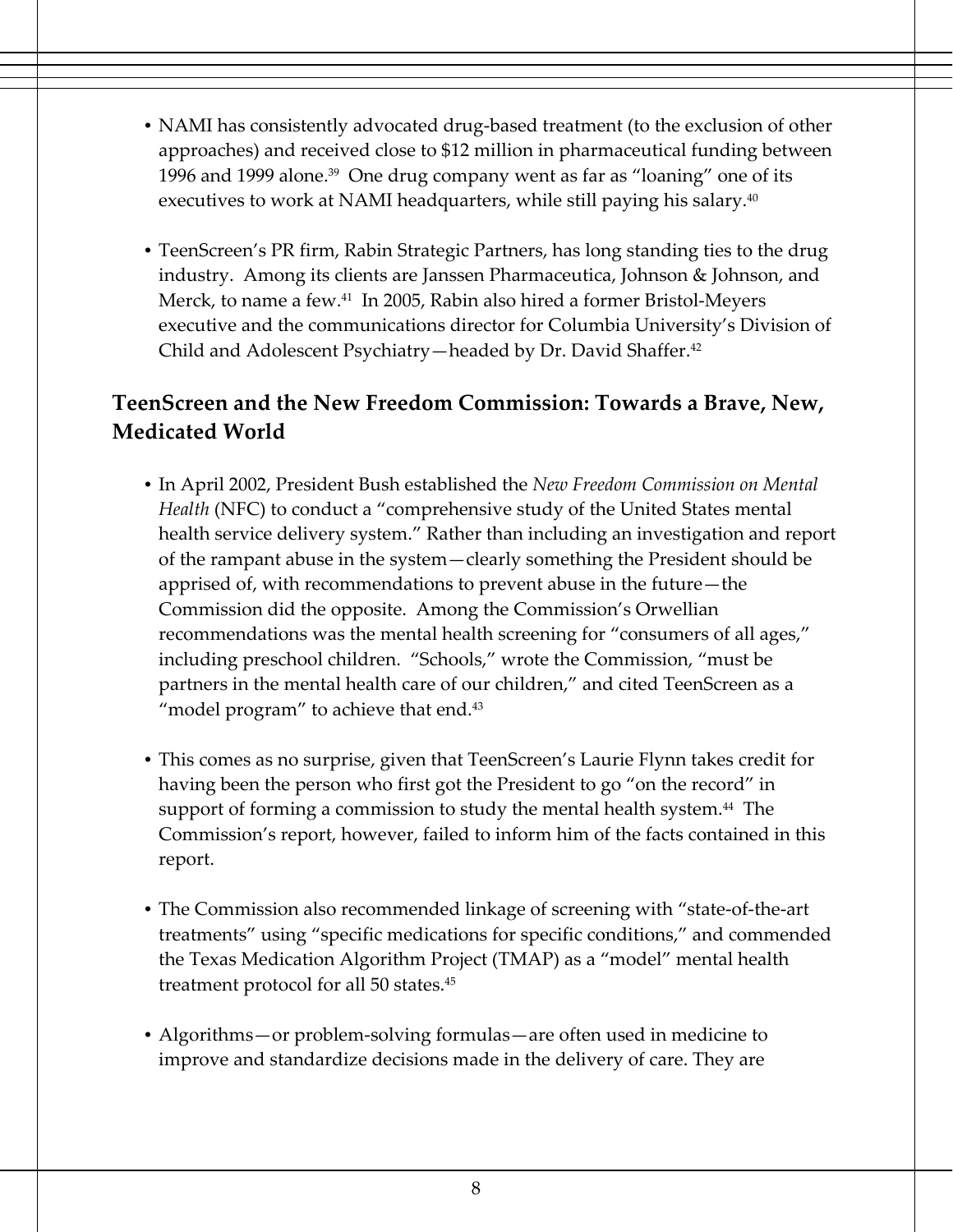typically based on statistically proven "best practice" methods of handling specific problems.

- However, the TMAP guidelines were not derived from actual testing of different treatment protocols. Instead, a "consensus panel" of clinical psychiatrists developed them, offering *opinions* on what treatments worked best. Most of these psychiatrists were receiving drug‐company funding, and large pharmaceutical companies—including AstraZeneca, Novartis, Janssen, GlaxoSmithKline, and Lilly—contributed directly to the development of the guidelines and their promotion to other states.46
- Their efforts were well rewarded. The guidelines specifically recommended drugs made by these manufacturers as the "first line treatment" for the mentally ill. In fact, no other approaches or therapies are recommended as part of the TMAP protocol, only drugs. The only alternative offered if the drugs fail to work is Electro Convulsive Therapy (ECT)—better known as shock treatment—460 volts of electricity sent through the brain causing brain damage and memory loss. <sup>47</sup>
- In states that have implemented TMAP guidelines, doctors who wish to be reimbursed by Medicaid or who see patients in state institutions must follow them, or explain, in writing, why they didn't—a powerful disincentive to changing the protocol.<sup>48</sup>
- After TMAP was adopted in Texas in 1997, the state's Medicaid spending on the five "atypical antipsychotics" recommended by the guidelines skyrocketed from \$28 million annually to over \$177 million in 2004.<sup>49</sup>
- Texas Comptroller Carole Keeton Strayhorn, outraged by the astonishing percentage of foster kids on medication in her state, launched her own investigation into the matter, stating, "Children as young as three years old are receiving powerful, mind‐altering drugs. We need to examine...whether these drugs are being prescribed to make our foster children more submissive, or to line the pockets of unscrupulous and uncaring doctors and pharmaceutical companies, or both."50
- Michael F. Hogan, Ph.D., who chaired the New Freedom Commission, traveled the country championing the TMAP guidelines as a national model—while at the same time serving on an advisory board for Janssen Pharmaceutica.<sup>51</sup> Hogan also sits on TeenScreen's Advisory Council.<sup>52</sup>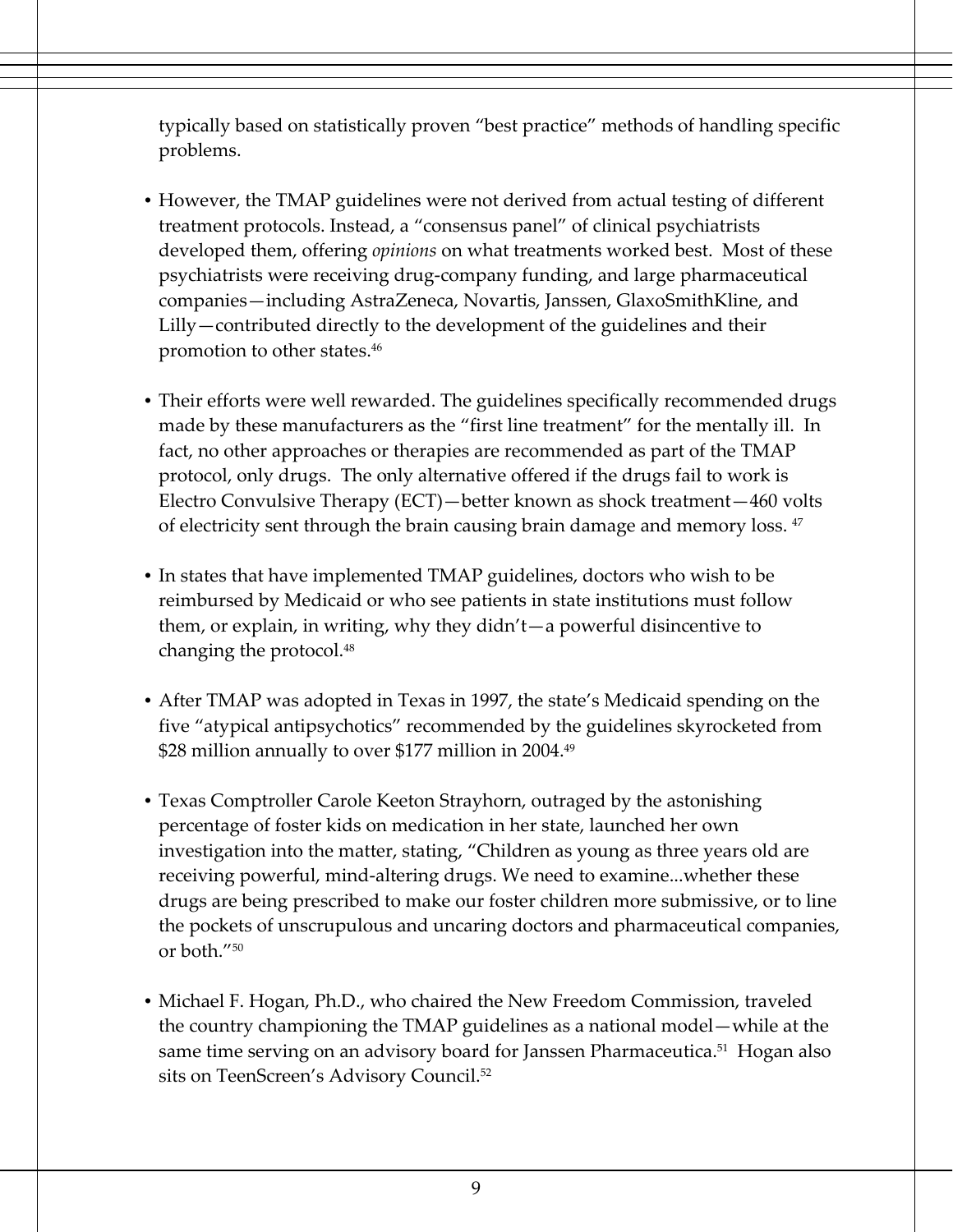- Hogan aggressively pushed for adoption of TMAP-based guidelines in his home state of Ohio. The results were telling:
- According to the *Columbus Dispatch*, nearly 40,000 Ohio children on Medicaid were taking drugs for anxiety, depression, delusions, hyperactivity and violent behavior as of July, 2004. Thirty‐one percent of children ages 6 to 18 in foster and group homes were on psychiatric drugs, as were 22% of kids in detention, with many on five or more. For the entire year, the Ohio Department of Job and Family Services paid out over \$65 million for kids' mental health drugs. The *Dispatch* also reported that 696 Ohio children, aged *newborn to 3 years old*, received sedatives and powerful, mood-altering psychiatric drugs through Medicaid in July of 2004.<sup>53</sup>
- Hogan told the *Dispatch*: "The biggest public‐health crisis facing the state and nation is the number of children with mental illness who fail to receive any care or treatment. It's true children are more likely to get medication than counseling or other behavioral therapy if they go to their pediatrician or family doctor. But at the end of the day, meds are quite safe and effective."54

On the contrary, recent FDA warnings show that various psychiatric drugs—apart from inducing suicidal behavior—can also cause hallucinations, psychosis, diabetes, anxiety, aggression, strokes, heart attacks and sudden death.

- To date, at least 12 states have implemented TMAP-based guidelines, with laws enacting similar protocols pending in numerous others.<sup>55</sup> Children tested by TeenScreen in such states, and unlucky enough to then wind up receiving treatment from Medicaid doctors or, worse, in state‐run institutions, are almost certain to be prescribed such drugs.
- In 2005, Indiana governor Mitch Daniels—a former Eli Lilly executive—signed legislation making mental health screening compulsory in his state, from preschool forward. Illinois went one step further, enacting legislation that mandates mental health screening for all children in the state, starting at *birth*. New Freedom, indeed.

### **Conclusions**

Author C.S. Lewis wrote: "Of all tyrannies, a tyranny exercised for the good of its victims may be the most oppressive...those who torment us for our own good will torment us without end, for they do so with the approval of their consciences."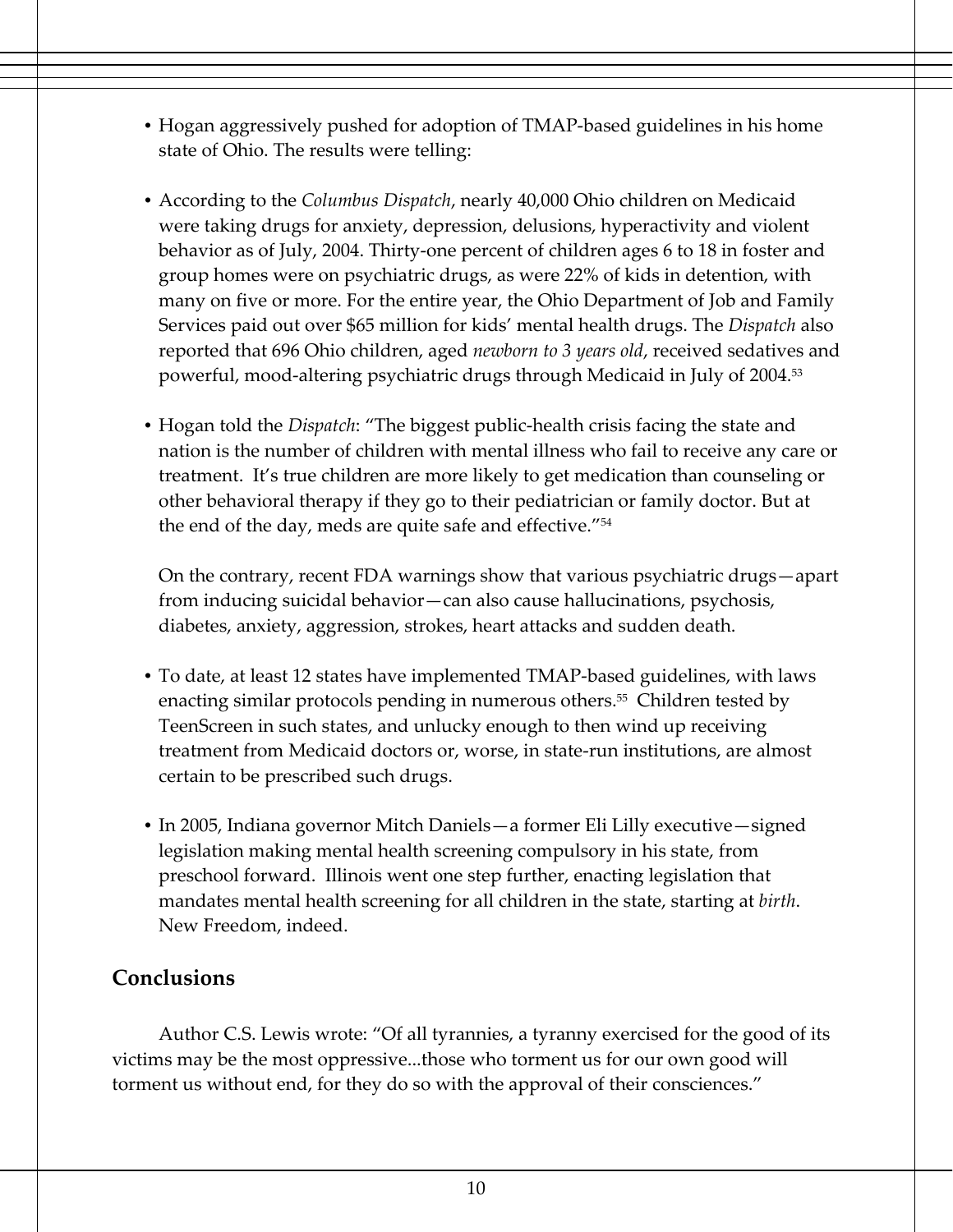Legislators should consider this: When psychologist Bill Harley testified against a Minnesota bill that would have mandated mental health screening in public schools (the bill was defeated), he stated: "I asked the members how they would feel about a legislature‐wide screening (of politicians) for mental health disorders along with early intervention. Those doing the screening would be paid by the legislature to provide extensive therapy, if a potential problem were found to exist in any of them. And, of course, the results of the screening would be available to a host of individuals, along with the therapeutic plan and their willingness to cooperate with that plan.

"Then, I mentioned that I could easily identify in every legislator an emotional predisposition that could possibly create problems for them in the future, and design a lengthy treatment plan as an early intervention....Screening and early intervention sounds like a great idea until you turn out to be the one being screened."56

An online petition against TeenScreen, directed to school board members, state, and federal legislators, calls on them to adopt policy to prevent implementation of the program petition. It can be found at www.petitiononline.com/TScreen/petition.html. Already, there are nearly 14,000 signatures. An Indiana mother, Teresa Rhodes produced the petition after her 15‐year‐old daughter, Chelsea, was screened in school without parental consent and was falsely labeled with obsessive‐compulsive disorder and social anxiety disorder.

The Rutherford Institute is representing Mr. and Mrs. Rhodes in a suit against the school that conducted the mental health screening of their daughter, alleging that the screening not only invaded Chelsea's privacy but violated the parents' constitutional rights by conducting the invasive screening without their knowledge or consent.57

- At the time of this writing, TeenScreen claims 460 active sites in 42 states. Under the program, more than 150,000 children have been tested.<sup>58</sup>
- On October 21, 2004, federal legislation was enacted authorizing \$82 million to be spent over 3 years for programs like TeenScreen. Recipients of federal grants under the Youth Suicide Prevention and Early Intervention Program in 2006 include: Arizona, Colorado, Kentucky, Maryland, Michigan, North Dakota, Ohio, South Dakota, Washington, West Virginia, and Wyoming.<sup>59</sup> In New York State alone, officials will spend more than \$60 million to expand youth suicide prevention initiatives such as TeenScreen in 2006, and screen over 400,000 kids by year-end.<sup>60</sup>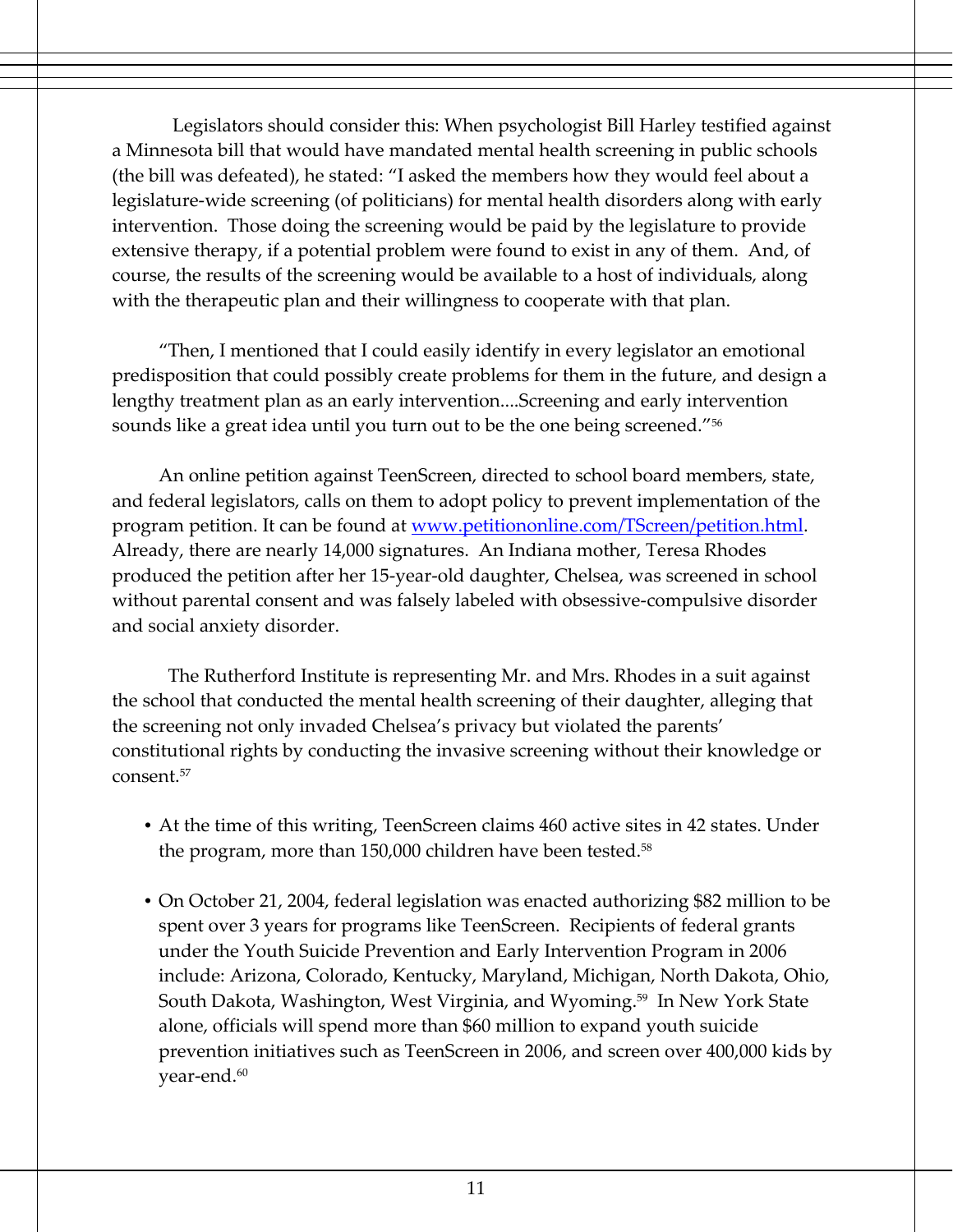- Human beings have been bumping and bumbling their way through adolescence for a few hundred thousand years, at least. Now TeenScreen and its allies want to turn that right of passage into a profit center of psychiatrists and their allied pharmaceutical companies.
- According to the latest U.S. Census Bureau figures, there are approximately two suicides per every 100,000 kids each year—or about 1,700 total.<sup>61</sup> A problem, to be sure, but hardly the "national crisis" TeenScreen's directors claim. In fact, suicide among American youth fell 16.5 percent in the last two decades.<sup>62</sup> Further, the use of antidepressants to "treat" children are at least 1.5 more likely to cause them to commit suicide than if they took nothing.
- TeenScreen's executives are well aware of the statistics. Rob Caruano, former TeenScreen director, was quoted in the *South Bend Tribune* on December 22, 2004, stating, "Teen suicides, while tragic, are so rare that [any] study would have to be impossibly huge to show a meaningful difference in mortality between screened and unscreened students. You'd have to be screening almost the whole country to reach statistical significance."63 Make no mistake—that is exactly what TeenScreen is aiming for.
- Although wrapped in the rhetoric of helping "at-risk" youth, TeenScreen is in reality a cynical effort by the psychiatric/pharmaceutical complex to increase their reach into the private lives of American families. The potential screening of the 52 million children in our education system would lead to millions of kids being falsely labeled as suicide risks and referred for evaluation in the mental health system: an outcome unlikely to reduce teen suicides, but certain to boost drug company earnings.
- American children are already the most medicated in the world. If we continue to let *TeenScreen* into our schools, we are sure to retain that dubious honor, and will have done much to hasten our ominous slide from free republic to Therapeutic State.

#### **Recommendations**

1. Legislators should protect the rights of parents to refuse permission for their child to be subjected to any psychological or psychiatric questionnaire, test or evaluation, including TeenScreen, or be forced to take a psychiatric drug in school.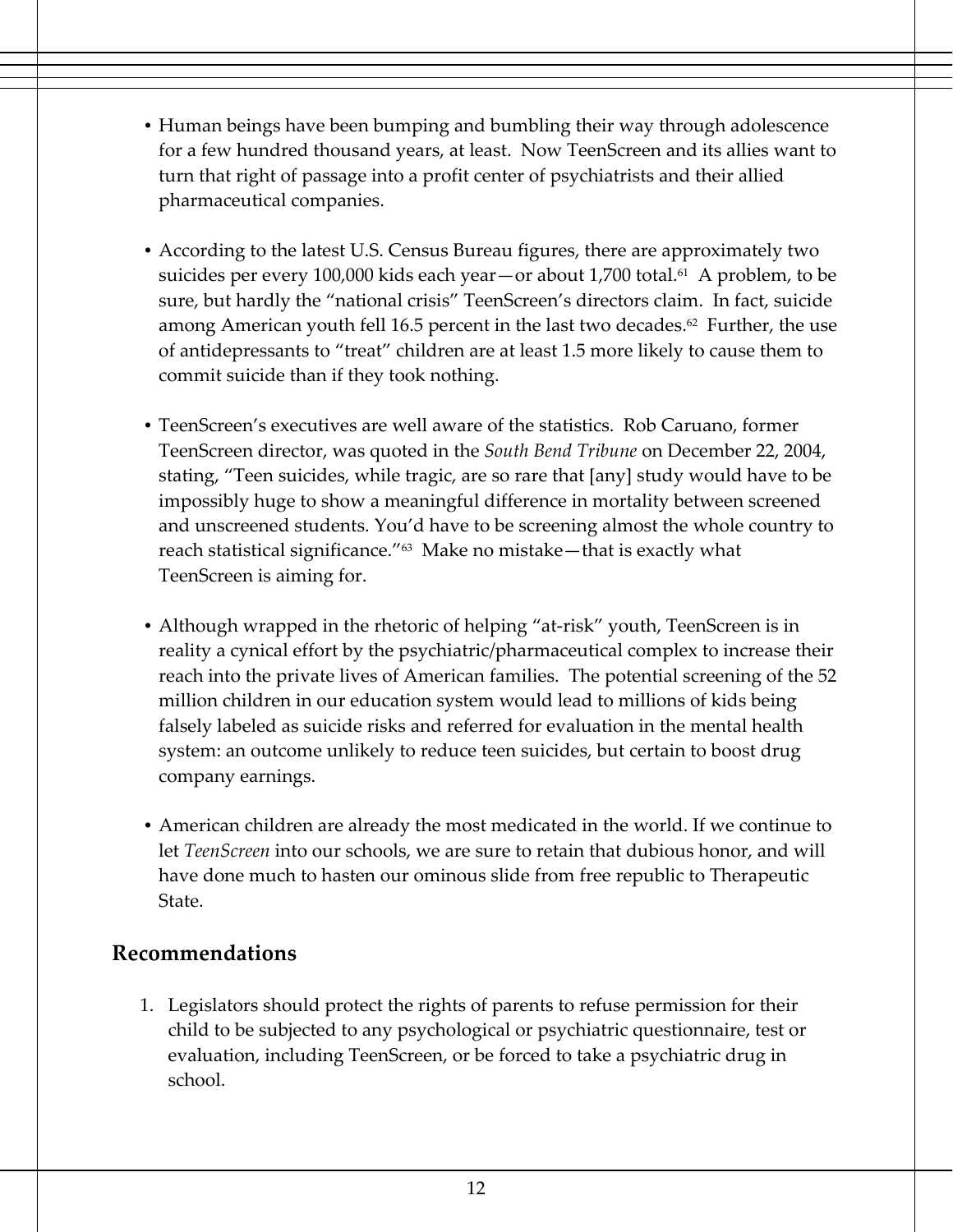2. Schools should not be used to conduct TeenScreen or other psychological questionnaires. Governments should ensure that children are able to access schools that provide curricula that are based on sound and workable educational basics.

#### **CITIZENS COMMISSION ON HUMAN RIGHTS INTERNATIONAL**

The Citizens Commission on Human Rights (CCHR®) was co‐founded in 1969 by the Church of Scientology and Professor Emeritus of Psychiatry, Thomas Szasz, to investigate and expose psychiatric violations of human rights and to clean up the field of mental healing. Today, it has more than 250 chapters in 34 countries. Its board of advisors includes doctors, lawyers, educators, artists, businessmen, and civil and human rights representatives.

CCHR has inspired and contributed to many hundreds of reforms by testifying before legislative hearings and conducting public hearings into psychiatric abuse, as well as by working with media, law enforcement and public officials the world over.

For further information:

CCHR International 6616 Sunset Boulevard Los Angeles, California 90028, USA (323) 467‐4242 (800) 869‐2247 http://www.cchr.org http://www.fightforkids.com http://www.psychcrime.org email: contact@cchr.org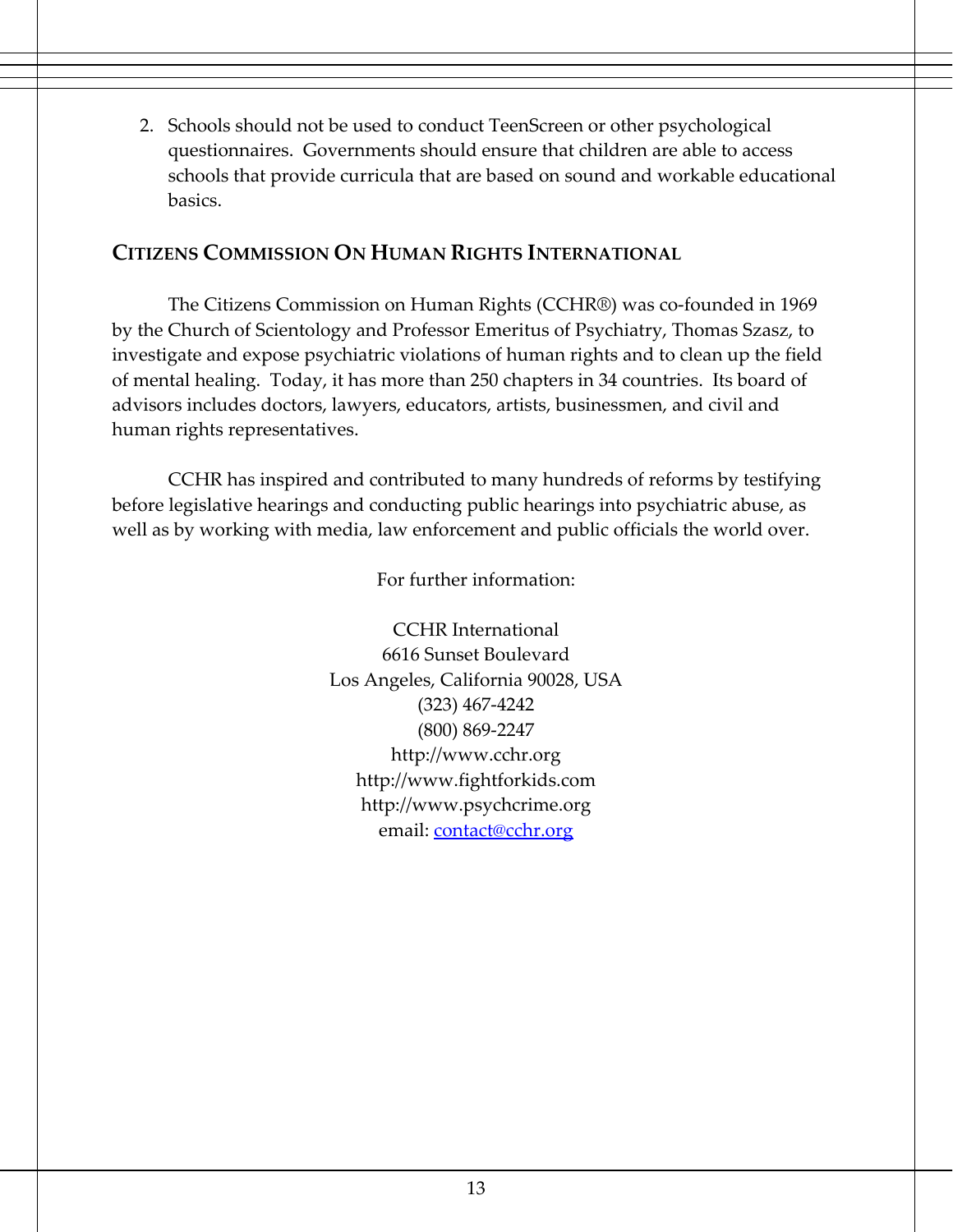#### **References:**

 $\overline{\phantom{a}}$ 

<sup>1</sup> Pringle, Evelyn, "TeenScreen – Prescription Drug Pushers in Schools," *Scoop Independent News*, July 24, 2006.

<sup>2</sup> Glenmullen, Joseph MD, *Prozac Backlash*, (Simon & Schuster, New York, 2000), p. 206.

 Whitaker, Julian MD, "Mandatory Psychiatric Screening of School-Aged Children," *Dr. Whitaker's Health Update*, Aug. 19, 2004. 4

<sup>4</sup> TeenScreen website.

<sup>5</sup> U.S. Preventative Services Task Force, "Summary of Recommendation," 2004.

<sup>6</sup> Vedantam, S., "Suicide-Risk for Teens Debated," *Washington Post, June 16, 2006.*<br><sup>7</sup> Pearson, Jane, "Suicide in the United States," National Alliance on Mantel Illness (*C*)

Pearson, Jane, "Suicide in the United States," National Alliance on Mental Illness (NAMI) website, Mar. 28, 2002. 8 *Ibid.*

9 Shaffer, David, MD, "Columbia Suicide Screen: Validity and Reliability" *Journal American Academy Child and Adolescent Psychiatry*, Vol. 43, pp. 71-79, 2004.<br><sup>10</sup> O'Meara, Kelly, *Psyched Out, How Psychiatry Sells Mental Illness and Pushes Pills that Kill, (AuthorHouse,* 

Indiana, 2006), pp. 157-158.

11www.teenscreentruth.com.

<sup>12</sup> *Op. cit.*, Shaffer, David, MD.<br><sup>13</sup> TeenScreen website.

<sup>14</sup> Howenstine, J., MD, "The Overlooked Relationship Between Infectious Diseases and Mental Symptoms," *NewWithViews.com*, Sept. 13, 2004. See also Yolken R., MD, et al., "Reduction of Symptoms by Valacyclovir in Cytomegalovirus-Seropositive Individuals With Schizophrenia," *Amer Jour Psychiatry*, Vol. 160, Dec. 2003.<br><sup>15</sup> *Ibid.*<br><sup>16</sup> Flynn, Laurie, "Before Their Time: Preventing Teen Suicide," *Community Voices* website.

<sup>17</sup> Stubbe DE, Thomas WJ, "A Survey of Early-Career Child and Adolescent Psychiatrists," *Journal of the* 

*American Academy of Child and Adolescent Psychiatry,* Vol. 41, pp. 123-130, May 2002.<br><sup>18</sup> Op. cit., Flynn Laurie.<br><sup>19</sup> "Psychotropic Drug Prescriptions For Teens Surge 250% Over a 7 Year Period," *Science Daily*, 4 Jan.

<sup>20</sup> Cindy Parks Thomas, Ph.D, Peter Conrad ,Ph.D., Rosemary Casler, MA, and Elizabeth Goodman, MD, "Trends in the Use of Psychotropic Medications Among Adolescents 1994-2001" *Psychiatric Services,* 57:pp 63-69 Jan. 2006.

21 "FDA Panel Finds Link Between Antidepressants and Youth Suicidality," *Psychiatric Services*, Vol. 55, Oct. 2004.

<sup>22</sup> Diller, Lawrence H., MD, "Kids on Drugs," *Salon.com* website, Mar. 9, 2000. Data cited from National Disease and Therapeutic Index of IMS Health.

<sup>23</sup> Delate, T., et al., "Trends in the Use of Antidepressants in a National Sample of Commercially Insured Pediatric Patients, 1998 to 2002," *Psychiatric Services*, Vol. 55, April 2004.

<sup>24</sup> Newton, T., "The World Market for Antidepressants, 2006," *Visiongain* strategic report, Dec. 2005.<br><sup>25</sup> Medco Health Solutions, Inc., "Annual Survey of Drug Use Trends," 2003.<br><sup>26</sup> Pringle, E., "Bush's Mental Illnes

<sup>27</sup> Jick, H., et al., "Antidepressants and the Risk of Suicidal Behaviors," *JAMA*. Vol. 292, No. 3, July 21, 2004.<br><sup>28</sup> Harris, G., "F.D.A. Panel Urges Stronger Warning on Antidepressants," *New York Times*, Sept. 15, 2

<sup>29</sup> U.S. Food & Drug Administration, "Labeling Change Request Letter for Antidepressant Medications," FDA website, Oct. 15, 2004.

<sup>30</sup> Office of NY State AG Elliot Spitzer, "Major Pharmaceutical Firm Concealed Drug Information," June 2, 2004.<br><sup>31</sup> "The SSRI Saga," *Young Minds Magazine*, 2004.<br><sup>32</sup> David Healy, Graham Aldred, "Antidepressant drug us

<sup>33</sup> Medco Health Systems report, "New Data: Antipsychotic Drug Use Growing Fastest Among Children," PRNewswire, May 2, 2006.

34 Mann, et al., "ACNP Task Force Report on SSRIs and Suicidal Behavior in Youth," *Neuropsychopharmacology*, 2005.

<sup>35</sup> Goode, E., Timmons, H., "British Warning on Antidepressant Use for Youth," *New York Times*, Dec. 11, 2003.<br><sup>36</sup> *Op. cit.*, Mann, et al., 'ACNP Task Force Report on SSRIs" *Ibid.*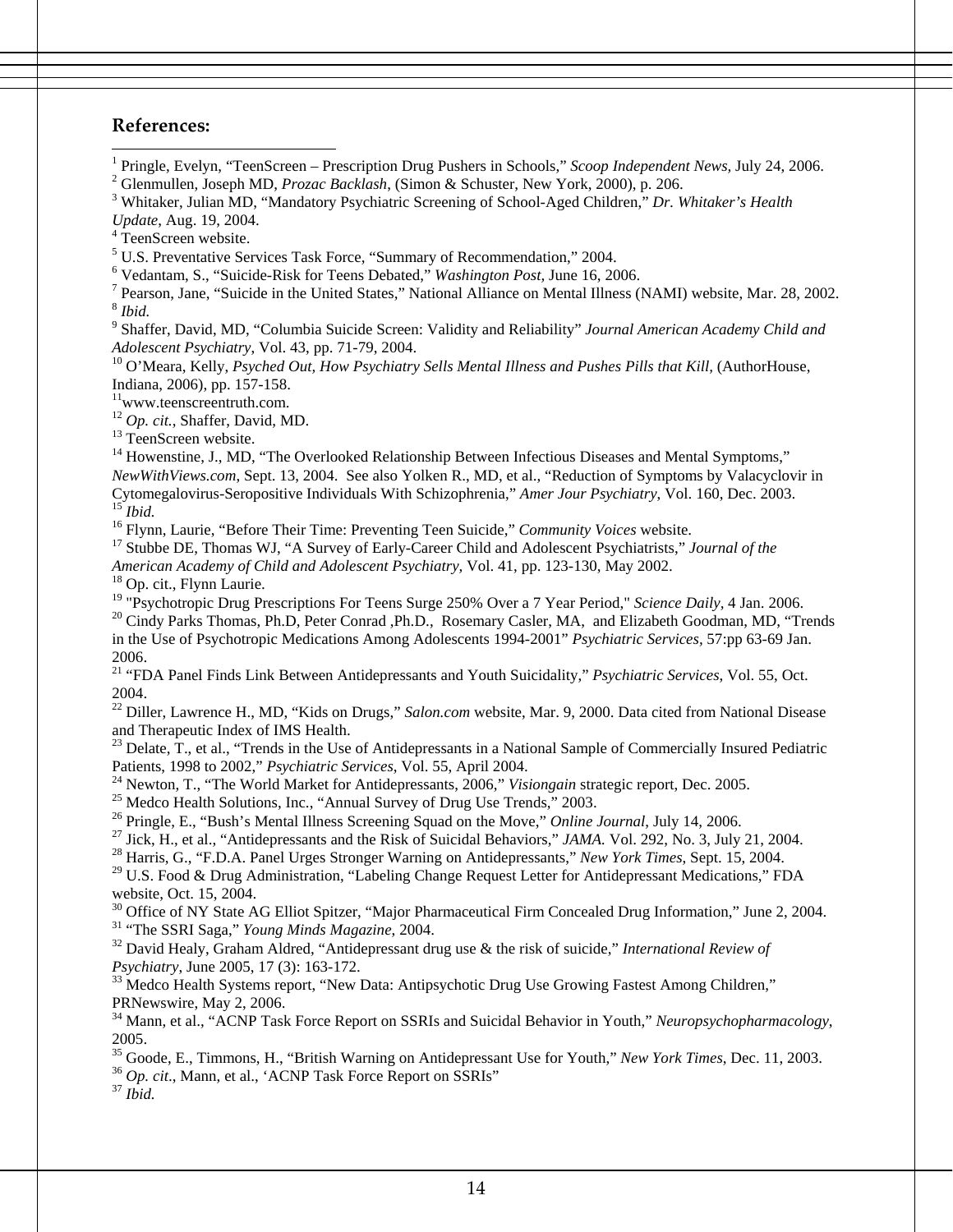38 NAMI IRS Form 900 filing, year 2000.

39 Silverstein, K., "Prozac.org," *Mother Jones*, Nov/Dec 1999. 40 *Ibid.*

<sup>41</sup> Rabin Strategic Partners website.<br><sup>42</sup> Announcement in *Brandweek*, Apr. 11, 2005.

<sup>43</sup> Final Report, "President's New Freedom Commission on Mental Health," July 22, 2003.

<sup>44</sup> Remarks by Laurie Flynn at American Academy of Child and Adolescent Psychiatry's (AACAP) annual meeting, 2004. Quoted in Weibert, S. "The Genesis of President Bush's New Freedom Commission on Mental Health," Part

2, *The Sierra Times*, Dec. 19, 2005.<br><sup>45</sup> "New Freedom Commission on Mental Health," Final Report.<br><sup>46</sup> Waters, R., "Medicating Aliah," *Mother Jones*, May/June 2005.

<sup>47</sup> Report on TMAP by whistleblower Allen Jones, Revised edition, posted on *psychrights.org*, Jan. 20, 2004; Josef Hasslberger, "Bush To Impose Psychiatric Drug Regime," *Health Supreme*, 23 June 2004.<br><sup>48</sup> *Ibid. A*<sup>9</sup> *Op. cit.*, Waters, R., "Medicating Aliah."

<sup>50</sup> Press release, "Medicaid Drug Fraud and Abuse Investigation in Foster Care System Launched by Comptroller Strayhorn," Nov 12, 2004.<br>
<sup>51</sup> Op. cit., Weibert, S., "The Genesis of President Bush's New Freedom Commission on Mental Health."

 $\frac{52}{T}$  TeenScreen website and promotional materials.<br><sup>53</sup> Pyle, E., "Drugged Into Submission - Even Babies Getting Treated as Mentally Ill," *Columbus Dispatch*, Apr. 25,2005.

<sup>54</sup> *Ibid.*<br><sup>55</sup> Lenzer, J., "Whistleblower removed from job for talking to press," *British Medical Journal*, 15 May 2004.

<sup>56</sup> "What's Wrong with Mental Health Screening in the Schools," Minnesota Family Council/Minnesota Family Institute Press Release, May 2001.

<sup>57</sup> Brown, Jim, and Parker, Jenni; "Attorney: School Mental Health Screenings Violate Students' Privacy, Parents' Rights," Agape Press, Sept. 23, 2005.

<sup>58</sup> *TeenScreen* website, promotional materials.

<sup>59</sup> *TeenScreen* press release, "SAMHSA Awards \$25.7 Million in Suicide Prevention Grants to Universities and States," Sept. 14, 2006.

<sup>60</sup> Vedantam, S., "Suicide-Risk Tests for Teens Debated," *Washington Post*, June 16, 2006.<br>
<sup>61</sup> *Ibid.* <sup>62</sup> Munro, N., "Mental Health - Nature or Nurture," *National Journal*, May 20, 2006.

<sup>63</sup> Robinson, R., "Gov. Blagojevich's Mental Health Plan Sparks Lawsuit Against School in Indiana" *Lincoln Daily News*, June 17, 2005.